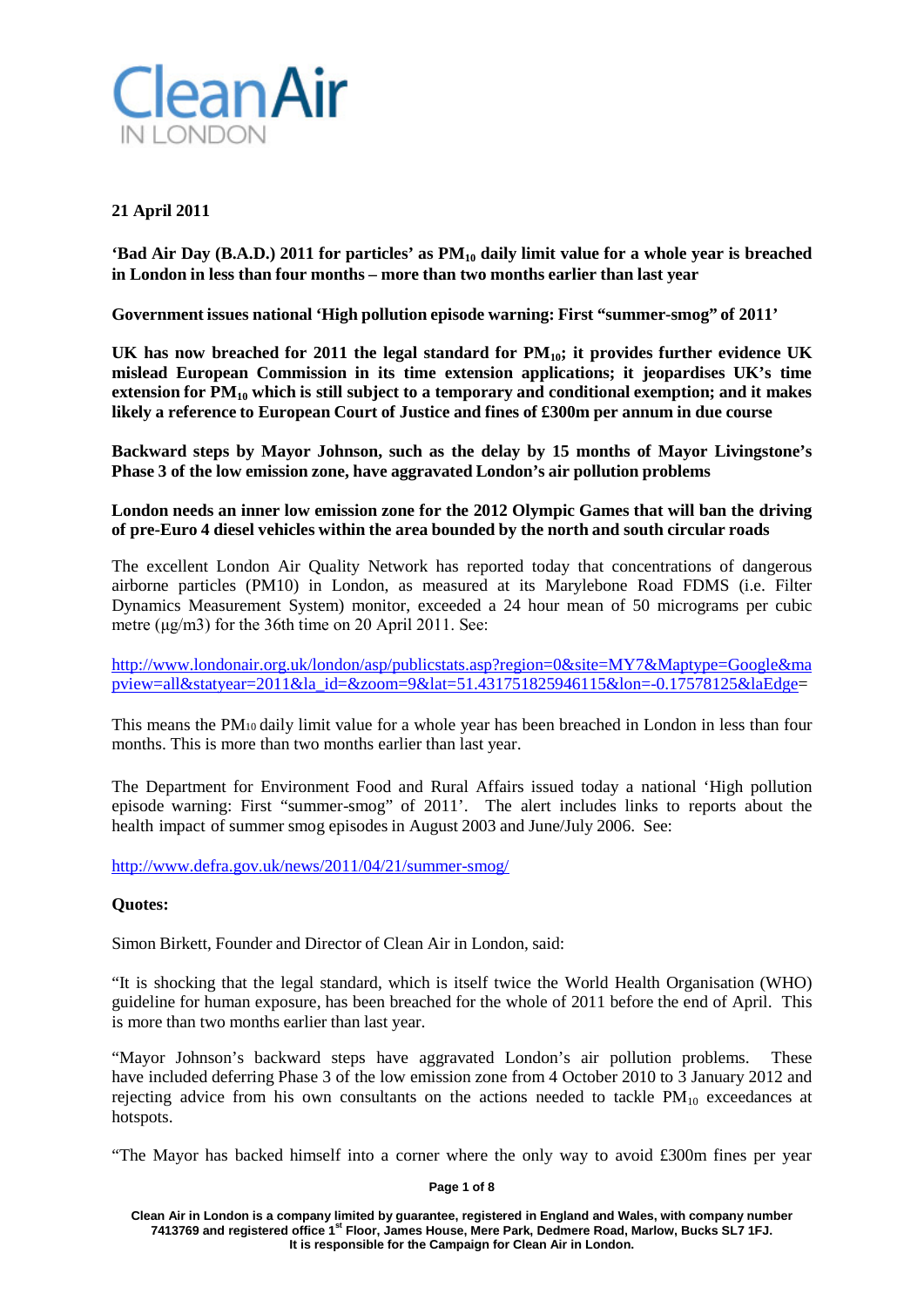

looks likely to be a prolonged odd and even number plate ban. Such a ban is looking inevitable also to keep London moving during the Olympics as the Mayor continues to refuse to introduce an inner low emission zone.

"The Mayor should be giving Londoners advice about protecting themselves (adaptation) and reducing air pollution for themselves and others (mitigation). People should be walking down side streets not busy roads and walking or cycling or using public transport rather than driving particularly older diesel vehicles. Who has warned people that bonfires over Easter will make air pollution worse still in London?

"We need Mayor Johnson and the Government to tackle an invisible public health crisis with as many premature deaths attributable to air pollution in London in 2008 as we thought occurred during the Great Smog of 1952.

"Last but not least, let's remember than the hourly limit value for nitrogen dioxide  $(NO<sub>2</sub>)$  was breached for the year in early January and annual concentrations for  $NO<sub>2</sub>$  exceed twice the guideline level set by the WHO as with  $PM_{10}$ ."

## **Analysis**

World Health Organisation (WHO) guidelines are designed to offer guidance in reducing the health impact of air pollution. The latest World Health Organisation guideline (2008) for PM10 is that an annual mean of 20 μg/m3 and a daily mean of 50 μg/m3 should not be exceeded [i.e. at all]. The WHO says that "as research has not identified a level below which adverse effects do not occur, it must be stressed that the guideline values provided here cannot protect fully human health". See:

<http://www.springerlink.com/content/943153q7637737t0/fulltext.pdf>

[http://whqlibdoc.who.int/hq/2006/WHO\\_SDE\\_PHE\\_OEH\\_06.02\\_eng.pdf](http://whqlibdoc.who.int/hq/2006/WHO_SDE_PHE_OEH_06.02_eng.pdf)

PM10 limit values were put in legislation in 1999 and have been required to be met since 1 January 2005. Under European Union (EU) and UK air quality laws, daily mean concentrations of PM10 in ambient air may not exceed 50 μg/m3 on more than 35 days in a calendar year and annual mean concentrations may not exceed 40 μg/m3.

The EU directive on ambient air quality and cleaner air for Europe 2008/50/EC (Air Quality Directive) gave Member States the opportunity to apply for a time extension until 11 June 2011 to comply with these limit values. The UK's first application was rejected by the European Commission (Commission) in December 2009 and the second was granted a 'temporary and conditional exemption' on 11 March

2011. The main condition is that the UK must amend the London air quality plan by 11 June 2011 and submit it to the European Commission by 30 November 2011. Until the UK satisfies fully the terms of the exemption it does not have a time extension. If the UK obtains a time extension, the European Commission would close infraction proceedings against the UK for historic breaches of  $PM_{10}$  limit values.

The breach is very significant, *inter alia*, since:

## i. **The UK has now breached for 2011 EU and UK air quality laws for PM10**

**Page 2 of 8**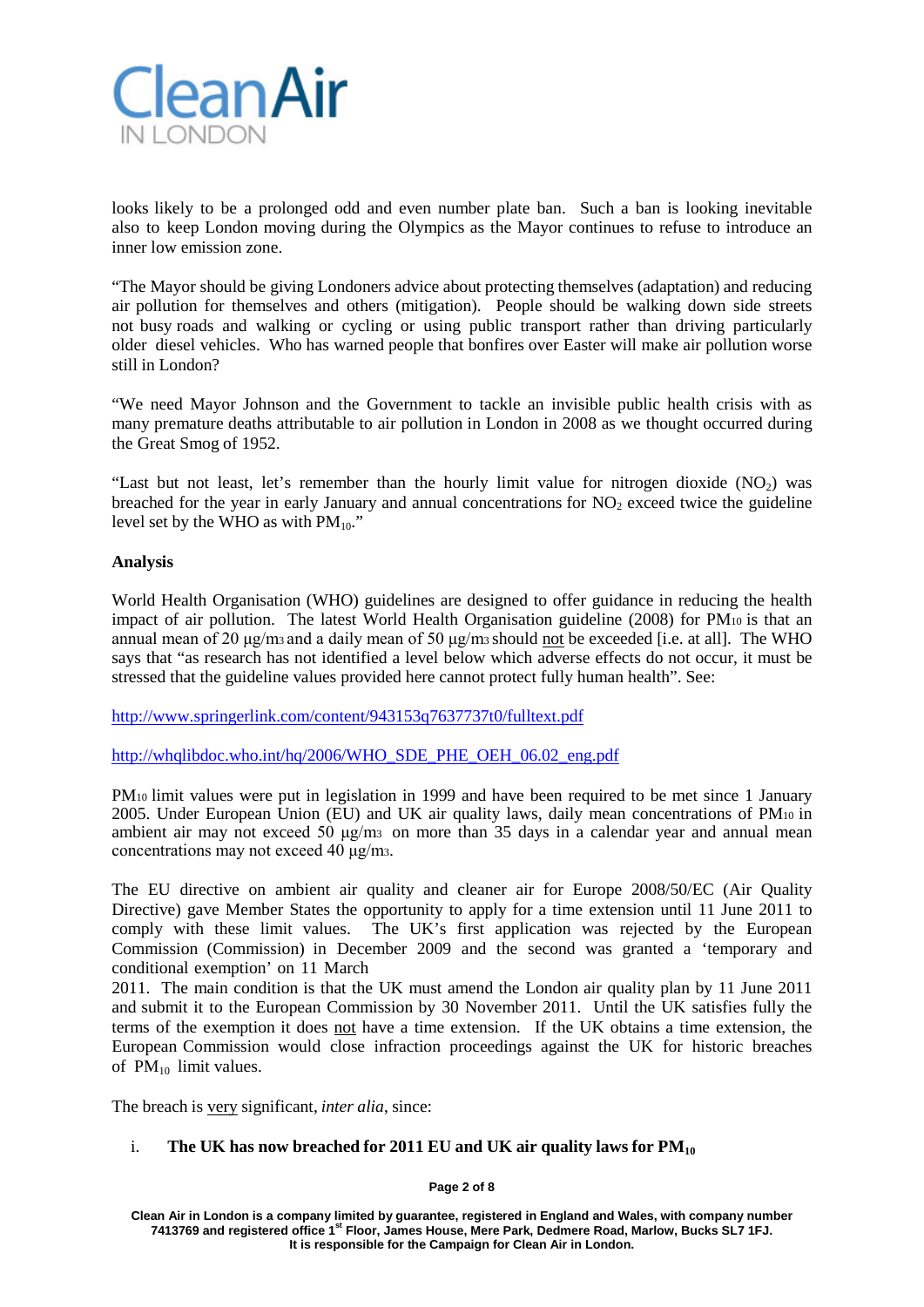

With no time extension obtained yet by the UK for  $PM_{10}$ , this represents the seventh successive year of such breaches of health based air quality laws since they entered into force on 1 January 2005. See paragraph 21 on page 5 of the Commission's decision referred to below.

# ii. **It is further evidence the UK mislead the European Commission over its time extension reapplication**

Article 22 of the Air Quality Directive requires that Member States applying for a time extension 'shall demonstrate how conformity will be achieved with the limit values before the new deadline'.

[http://eur-lex.europa.eu/LexUriServ/LexUriServ.do?uri=OJ:L:2008:152:0001:0044:EN:PDF](http://eur-lex.europa.eu/LexUriServ/LexUriServ.do?uri=OJ%3AL%3A2008%3A152%3A0001%3A0044%3AEN%3APDF)

In its reapplication, the UK predicted 43 exceedances of the PM10 daily limit value at Marylebone Road in 2011 or 32 after deducting 'sea salt'. See page 12 of its submission to the European Commission:

[http://archive.defra.gov.uk/environment/quality/air/airquality/eu-int/eu-directives/airqual-](http://archive.defra.gov.uk/environment/quality/air/airquality/eu-int/eu-directives/airqual-directives/notification.htm) [directives/notification.htm](http://archive.defra.gov.uk/environment/quality/air/airquality/eu-int/eu-directives/airqual-directives/notification.htm)

This seemed an overly optimistic projection at the time and has now been shown to be so.

## iii. It jeopardises the UK's time extension to avoid infraction action for  $PM_{10}$  historic **breaches**

The Commission granted a temporary and conditional exemption in the Greater London Urban Area from the EU's air quality standards for  $PM_{10}$ .

In doing so the Commission considered there may be a risk of the  $PM_{10}$  daily limit value being exceeded after the exemption period ending on 11 June 2011. The time extension reapplication to comply with the  $PM_{10}$  daily limit value in London was therefore granted on the condition that shortterm measures are introduced to control, or, where necessary, suspend activities which contribute to the risk of the limit values being exceeded.

The Commission's media release and formal decision can be seen at:

[http://europa.eu/rapid/pressReleasesAction.do?reference=IP/11/285&format=HTML&aged=0&la](http://europa.eu/rapid/pressReleasesAction.do?reference=IP/11/285&format=HTML&aged=0&la%20nguage=EN&guiLanguage=en) [nguage=EN&guiLanguage=en](http://europa.eu/rapid/pressReleasesAction.do?reference=IP/11/285&format=HTML&aged=0&la%20nguage=EN&guiLanguage=en)

See paragraph 21 on page 5 which sets out the conditions required to obtain a time extension.

[http://ec.europa.eu/environment/air/quality/legislation/pdf/uk2\\_en.pdf](http://ec.europa.eu/environment/air/quality/legislation/pdf/uk2_en.pdf)

It is clear now that short-term measures to control exceedances of the  $PM_{10}$  daily limit value, such as dust suppressants, are not working effectively in London. This is not surprising given that the Mayor of London has rejected the recommendations of his own consultants to introduce more meaningful measures.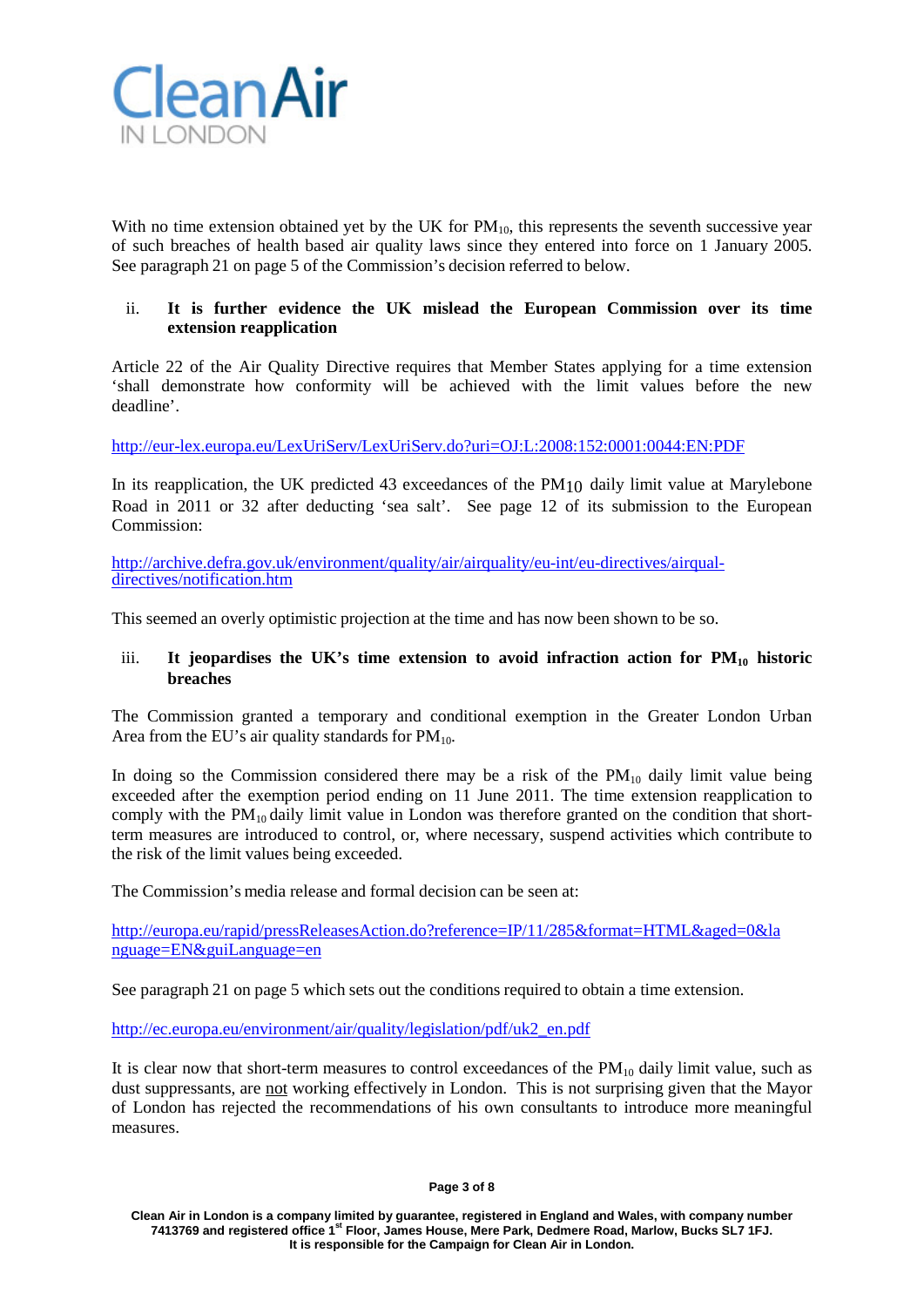

It seems likely the Commission will judge the condition not met unless the UK stops further exceedances of the  $PM_{10}$  daily limit value.

## iv. **European Commission is likely to refer the UK quickly to the European Court of Justice**

When granting the 'temporary and conditional exemption' the Commission froze rather than closed infraction action against the UK for breaches of the  $PM_{10}$  daily limit value since January 2005. This means the Commission does not need to send the UK first and second/final written warnings again before referring the UK to the ECJ. The Commission is in an ideal position therefore to refer the UK to the ECJ and seek a judgement against it. If the UK did not comply with such a judgment, the Commission could send the UK further first and second/final written warnings after which it could ask the ECJ to impose unlimited lump sum and daily fines on the UK. These have been estimated by the Mayor at £300m per year per pollutant.

## v. UK is set to breach the new deadline even if it obtains a time extension for  $PM_{10}$  to 2011

Under Commission guidance on its interpretation of the Air Quality Directive, the UK must ensure the  $PM_{10}$  legal standards are achieved in 2011. Further details can be seen at:

[http://eur-lex.europa.eu/LexUriServ/LexUriServ.do?uri=COM:2008:0403:FIN:EN:PDF](http://eur-lex.europa.eu/LexUriServ/LexUriServ.do?uri=COM%3A2008%3A0403%3AFIN%3AEN%3APDF)

## vi. **It brings closer the prospect of fines being passed to Londoners under a Localism Act**

One of the first acts of the Government once the Localism Bill receives Royal Assent may be to write to Mayor Johnson putting him on formal notice that London will be responsible for any fines arising over breaches of the  $PM_{10}$  limit values in London.

## vii. **It makes more essential the need to avoid a repetition in 2012 before the Olympics**

Any breaches of the  $PM_{10}$  limit value after 2011 would be unlawful. Worse, assuming there is an ECJ judgement against the UK for historic non-compliance with these standards, the UK could found in contempt of Court and therefore face the imminent prospect of unlimited lump sum and daily fines.

## **Notes:**

1. London Air Quality Network (year up to and including 20 April)

Results for Marylebone Road FDMS in 2011

[http://www.londonair.org.uk/london/asp/publicstats.asp?region=0&site=MY7&Maptype=Google&ma](http://www.londonair.org.uk/london/asp/publicstats.asp?region=0&site=MY7&Maptype=Google&mapview=all&statyear=2011&la_id=&zoom=9&lat=51.431751825946115&lon=-0.17578125&laEdge)  $\overline{pview=all\&statvear=2011\&lalala}$  id= $\&zoon=9\⪫=51.431751825946115\&lon=-0.17578125\&laladede$ 

Results for Marylebone Road FDMS in 2010

The FDMS monitor recorded 25 exceedances of the daily standard in whole of 2010

[http://www.londonair.org.uk/london/asp/publicstats.asp?mapview=all&statyear=2010&MapType=Go](http://www.londonair.org.uk/london/asp/publicstats.asp?mapview=all&statyear=2010&MapType=Google®ion=0&site=MY7&postcode=&la_id=&objective=All) [ogle&region=0&site=MY7&postcode=&la\\_id=&objective=All](http://www.londonair.org.uk/london/asp/publicstats.asp?mapview=all&statyear=2010&MapType=Google®ion=0&site=MY7&postcode=&la_id=&objective=All)

The FDMS monitor recorded 13 exceedances of the daily standard from 1 January 2010 to 20 April

**Page 4 of 8**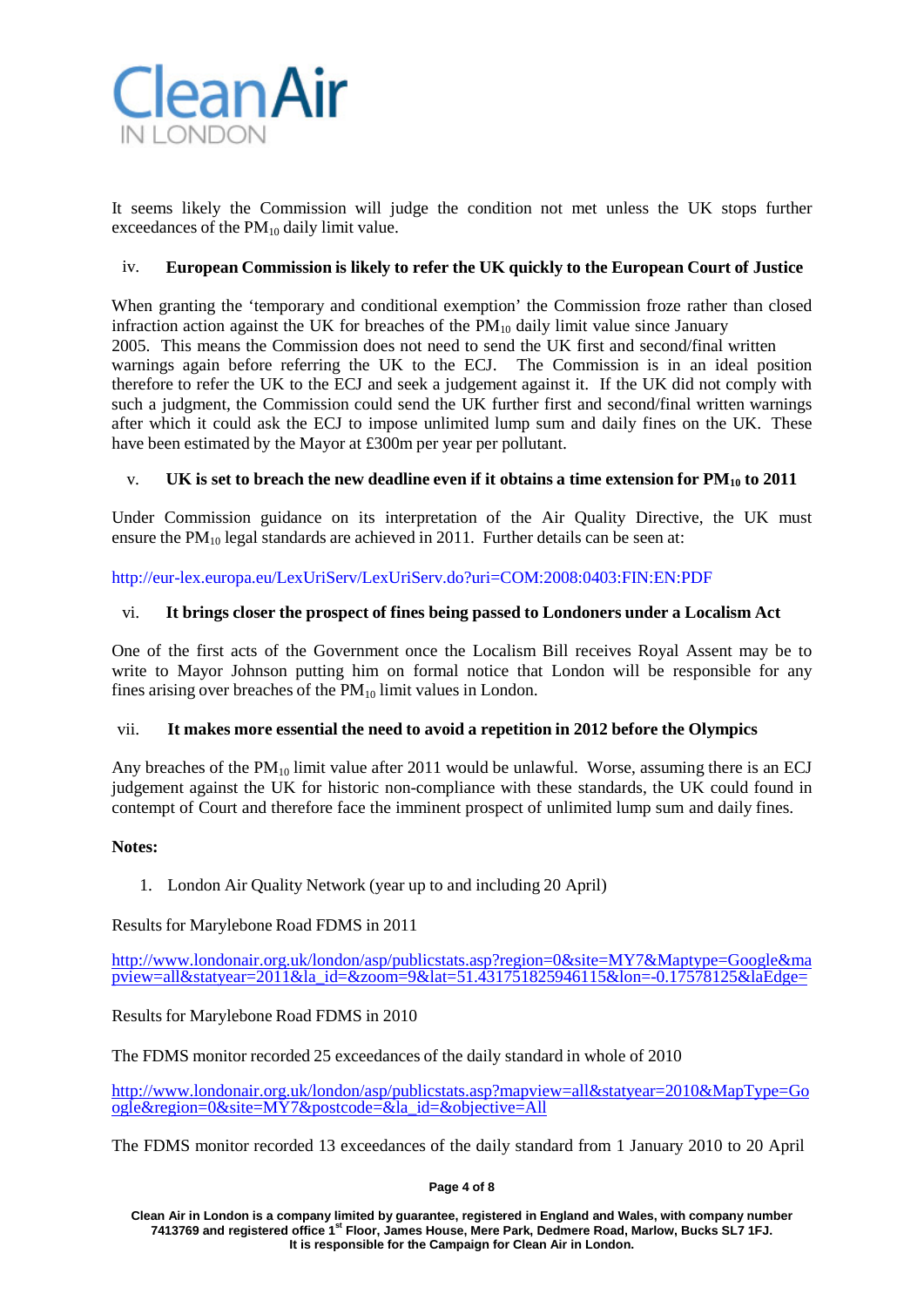

## 2010. See:

<http://www.londonair.org.uk/london/asp/advstatsvariousresults.asp?site1=MY7&site2=&site3=&site> [4=&stattype=xcreadings&xvalue=50&zunits=none&startdate=01-01-2010&enddate=21-04-](http://www.londonair.org.uk/london/asp/advstatsvariousresults.asp?site1=MY7&site2=&site3=&site) [2010&submit=View&period=dailymean&species=PM10](http://www.londonair.org.uk/london/asp/advstatsvariousresults.asp?site1=MY7&site2=&site3=&site)

2. Number of exceedances in earlier years at older Marylebone Road monitoring site up to 21 April 2000: 45

<http://www.londonair.org.uk/london/asp/advstatsvariousresults.asp?site1=MY1&site2=MY7&site3=> [&site4=&stattype=xcreadings&xvalue=50&zunits=none&startdate=01-01-2000&enddate=21-04-](http://www.londonair.org.uk/london/asp/advstatsvariousresults.asp?site1=MY1&site2=MY7&site3=) [2000&submit=View&period=dailymean&species=PM10](http://www.londonair.org.uk/london/asp/advstatsvariousresults.asp?site1=MY1&site2=MY7&site3=)

## 2001: 31

<http://www.londonair.org.uk/london/asp/advstatsvariousresults.asp?site1=MY1&site2=MY7&site3=> [&site4=&stattype=xcreadings&xvalue=50&zunits=none&startdate=01-01-2001&enddate=21-04-](http://www.londonair.org.uk/london/asp/advstatsvariousresults.asp?site1=MY1&site2=MY7&site3=) [2001&submit=View&period=dailymean&species=PM10](http://www.londonair.org.uk/london/asp/advstatsvariousresults.asp?site1=MY1&site2=MY7&site3=)

## 2002: 28

<http://www.londonair.org.uk/london/asp/advstatsvariousresults.asp?site1=MY1&site2=MY7&site3=> [&site4=&stattype=xcreadings&xvalue=50&zunits=none&startdate=01-01-2002&enddate=21-04-](http://www.londonair.org.uk/london/asp/advstatsvariousresults.asp?site1=MY1&site2=MY7&site3=) [2002&submit=View&period=dailymean&species=PM10](http://www.londonair.org.uk/london/asp/advstatsvariousresults.asp?site1=MY1&site2=MY7&site3=)

2003: 50

<http://www.londonair.org.uk/london/asp/advstatsvariousresults.asp?site1=MY1&site2=MY7&site3=> [&site4=&stattype=xcreadings&xvalue=50&zunits=none&startdate=01-01-2003&enddate=21-04-](http://www.londonair.org.uk/london/asp/advstatsvariousresults.asp?site1=MY1&site2=MY7&site3=) [2003&submit=View&period=dailymean&species=PM10](http://www.londonair.org.uk/london/asp/advstatsvariousresults.asp?site1=MY1&site2=MY7&site3=)

2004 23 and 12 at the FDMS site

<http://www.londonair.org.uk/london/asp/advstatsvariousresults.asp?site1=MY1&site2=MY7&site3=> [&site4=&stattype=xcreadings&xvalue=50&zunits=none&startdate=01-01-2004&enddate=21-04-](http://www.londonair.org.uk/london/asp/advstatsvariousresults.asp?site1=MY1&site2=MY7&site3=) [2004&submit=View&period=dailymean&species=PM10](http://www.londonair.org.uk/london/asp/advstatsvariousresults.asp?site1=MY1&site2=MY7&site3=)

 $2005: 25$  and 15 at the FDMS site

<http://www.londonair.org.uk/london/asp/advstatsvariousresults.asp?site1=MY1&site2=MY7&site3=> [&site4=&stattype=xcreadings&xvalue=50&zunits=none&startdate=01-01-2005&enddate=21-04-](http://www.londonair.org.uk/london/asp/advstatsvariousresults.asp?site1=MY1&site2=MY7&site3=) [2005&submit=View&period=dailymean&species=PM10](http://www.londonair.org.uk/london/asp/advstatsvariousresults.asp?site1=MY1&site2=MY7&site3=)

2006: 19 and 8 at the FDMS site

<http://www.londonair.org.uk/london/asp/advstatsvariousresults.asp?site1=MY1&site2=MY7&site3=> [&site4=&stattype=xcreadings&xvalue=50&zunits=none&startdate=01-01-2006&enddate=21-04-](http://www.londonair.org.uk/london/asp/advstatsvariousresults.asp?site1=MY1&site2=MY7&site3=) [2006&submit=View&period=dailymean&species=PM10](http://www.londonair.org.uk/london/asp/advstatsvariousresults.asp?site1=MY1&site2=MY7&site3=)

#### **Page 5 of 8**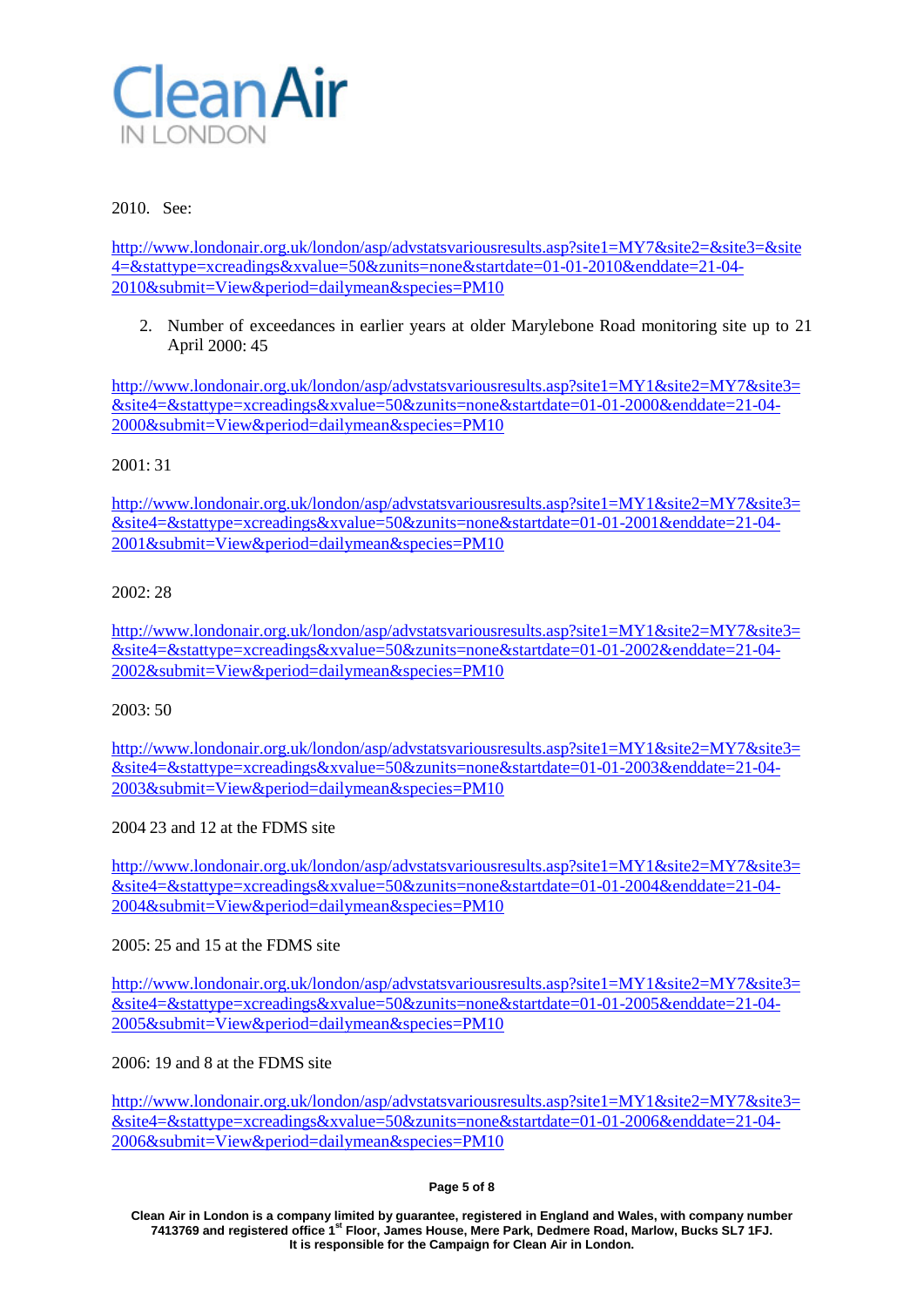

2007: 21

<http://www.londonair.org.uk/london/asp/advstatsvariousresults.asp?site1=MY1&site2=MY7&site3=> [&site4=&stattype=xcreadings&xvalue=50&zunits=none&startdate=01-01-2007&enddate=21-04-](http://www.londonair.org.uk/london/asp/advstatsvariousresults.asp?site1=MY1&site2=MY7&site3=) [2007&submit=View&period=dailymean&species=PM10](http://www.londonair.org.uk/london/asp/advstatsvariousresults.asp?site1=MY1&site2=MY7&site3=)

2008: 29 and 17 at the FDMS site

<http://www.londonair.org.uk/london/asp/advstatsvariousresults.asp?site1=MY1&site2=MY7&site3=> [&site4=&stattype=xcreadings&xvalue=50&zunits=none&startdate=01-01-2008&enddate=21-04-](http://www.londonair.org.uk/london/asp/advstatsvariousresults.asp?site1=MY1&site2=MY7&site3=) [2008&submit=View&period=dailymean&species=PM10](http://www.londonair.org.uk/london/asp/advstatsvariousresults.asp?site1=MY1&site2=MY7&site3=)

2009: 24 and 21 at the FDMS site

<http://www.londonair.org.uk/london/asp/advstatsvariousresults.asp?site1=MY1&site2=MY7&site3=> [&site4=&stattype=xcreadings&xvalue=50&zunits=none&startdate=01-01-2009&enddate=21-04-](http://www.londonair.org.uk/london/asp/advstatsvariousresults.asp?site1=MY1&site2=MY7&site3=) [2009&submit=View&period=dailymean&species=PM10](http://www.londonair.org.uk/london/asp/advstatsvariousresults.asp?site1=MY1&site2=MY7&site3=)

2010: 12 and 13 at the FDMS site

<http://www.londonair.org.uk/london/asp/advstatsvariousresults.asp?site1=MY1&site2=MY7&site3=> [&site4=&stattype=xcreadings&xvalue=50&zunits=none&startdate=01-01-2010&enddate=21-04-](http://www.londonair.org.uk/london/asp/advstatsvariousresults.asp?site1=MY1&site2=MY7&site3=) [2010&submit=View&period=dailymean&species=PM10](http://www.londonair.org.uk/london/asp/advstatsvariousresults.asp?site1=MY1&site2=MY7&site3=)

2011: 37 and 36 at the FDMS site

<http://www.londonair.org.uk/london/asp/advstatsvariousresults.asp?site1=MY1&site2=MY7&site3=> [&site4=&stattype=xcreadings&xvalue=50&zunits=none&startdate=01-01-2011&enddate=21-04-](http://www.londonair.org.uk/london/asp/advstatsvariousresults.asp?site1=MY1&site2=MY7&site3=) [2011&submit=View&period=dailymean&species=PM10](http://www.londonair.org.uk/london/asp/advstatsvariousresults.asp?site1=MY1&site2=MY7&site3=)

3. Mayor of London's statement at Mayor's Question Time (9 June 2010)

"...I am very confident that we will meet our limit values for  $PM_{10}$ s by 2011." Attached as a separate

file.

4. Comments on the impact of transboundary air pollution in London

# **By the Mayor on 14 April 2011**

"During February and March, some three quarters of London's  $PM_{10}$  limit value exceedances were due to pollution blown in from continental Europe."

[http://www.london.gov.uk/media/press\\_releases\\_mayoral/mayor-asks-eu-vice-president-play-part](http://www.london.gov.uk/media/press_releases_mayoral/mayor-asks-eu-vice-president-play-part-)improving-capital%E2%80%99s-air-quality

## **Joe Hennon, European Commission Spokesman for the Environment**

**Page 6 of 8**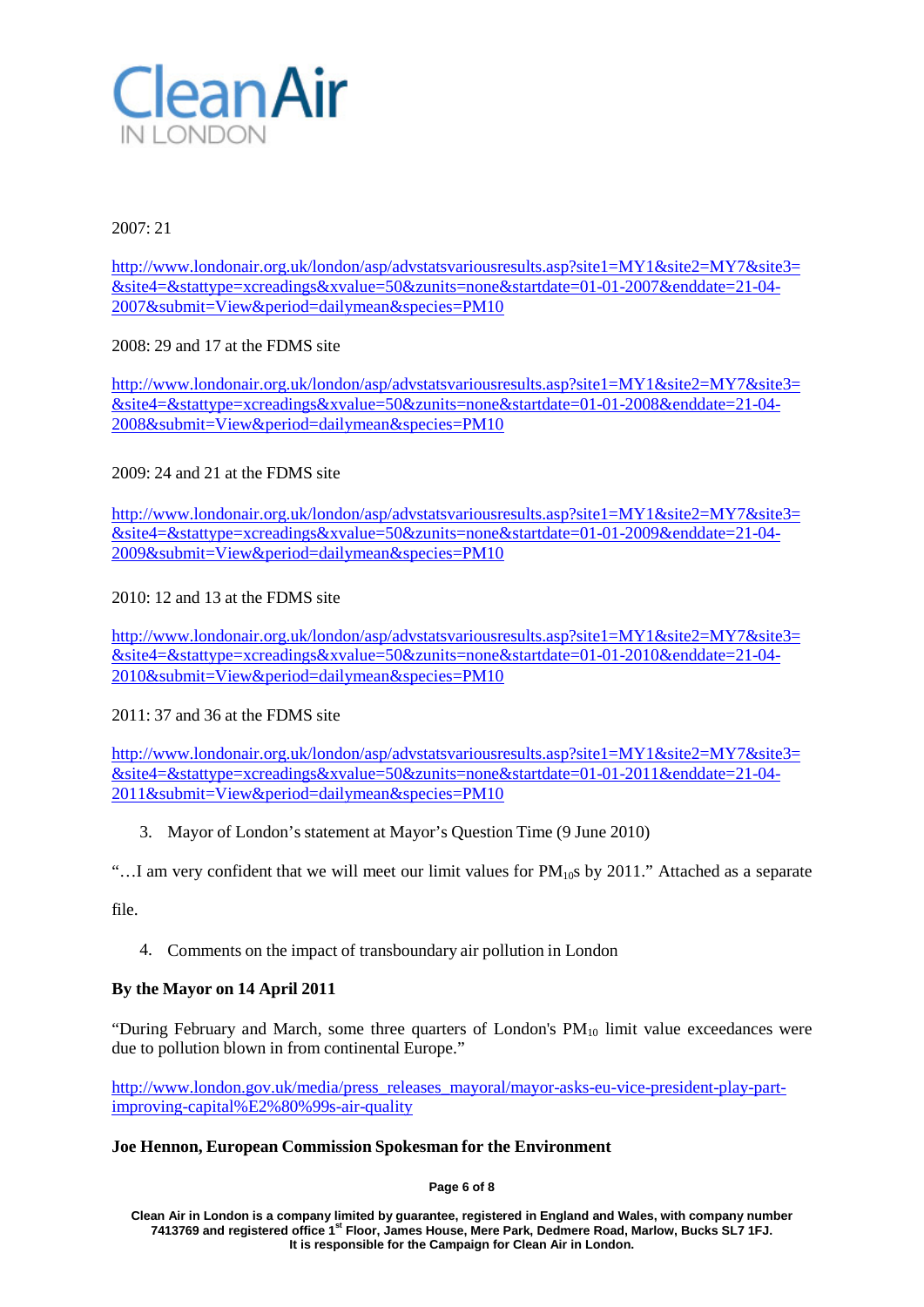

"These arguments explain why transport of air pollutants from the continent would not influence local air quality significantly."

[http://www.mayorwatch.co.uk/european-commission-continent-not-responsible-for-londons-air](http://www.mayorwatch.co.uk/european-commission-continent-not-responsible-for-londons-air-)pollution/201114558

## **Clean Air in London to TIME.com on 1 April 2011**

"It is laughable for the Mayor to suggest others are to blame for London's air pollution problems."

5. Two week weather forecast as at 21 April 2011

Not available

6. Consultant's report on Local Measures for  $PM_{10}$  Hotspots in London

#### *Link no longer available*

Pages 77 and 78 summarise the measures proposed by the Mayor's consultants. These measures included:

- Public information
- − road traffic signage (e.g. variable message signs)
- − Messages discouraging travel
- − Real-time information on traffic conditions
- − Information on parking
- Controlling vehicle access
- − vehicle bans
- − road pricing
- − altering traffic signals and changing signal priorities
- Enhancement of public transport
- − incentives for people to avoid using cars, such as free use of public transport
- − changes to the operation of public transport (e.g. increased numbers of buses or trains)
- 7. Details of 'Bad Air Day 2010 for particles' See CAL update.

[http://cleanairinlondon.org/solutions/clean-air-in-london-rejects-mayors-sole-proposal-i-e-delay](http://cleanairinlondon.org/solutions/clean-air-in-london-rejects-mayors-sole-proposal-i-e-delay-phase-3-of-lez-to-january-2012/)[phase-3-of-lez-to-january-2012/](http://cleanairinlondon.org/solutions/clean-air-in-london-rejects-mayors-sole-proposal-i-e-delay-phase-3-of-lez-to-january-2012/)

8. Examples of good practice on action to take during smog episodes

Clean Air New York recommendationsfor Air Quality Action Days

<http://www.cleanairny.org/cleanairny/DoYourPart/WhatCanIDo.aspx> US Government

<http://www.airnow.gov/index.cfm?action=resources.whatyoucando> US Environmental Protection

#### **Page 7 of 8**